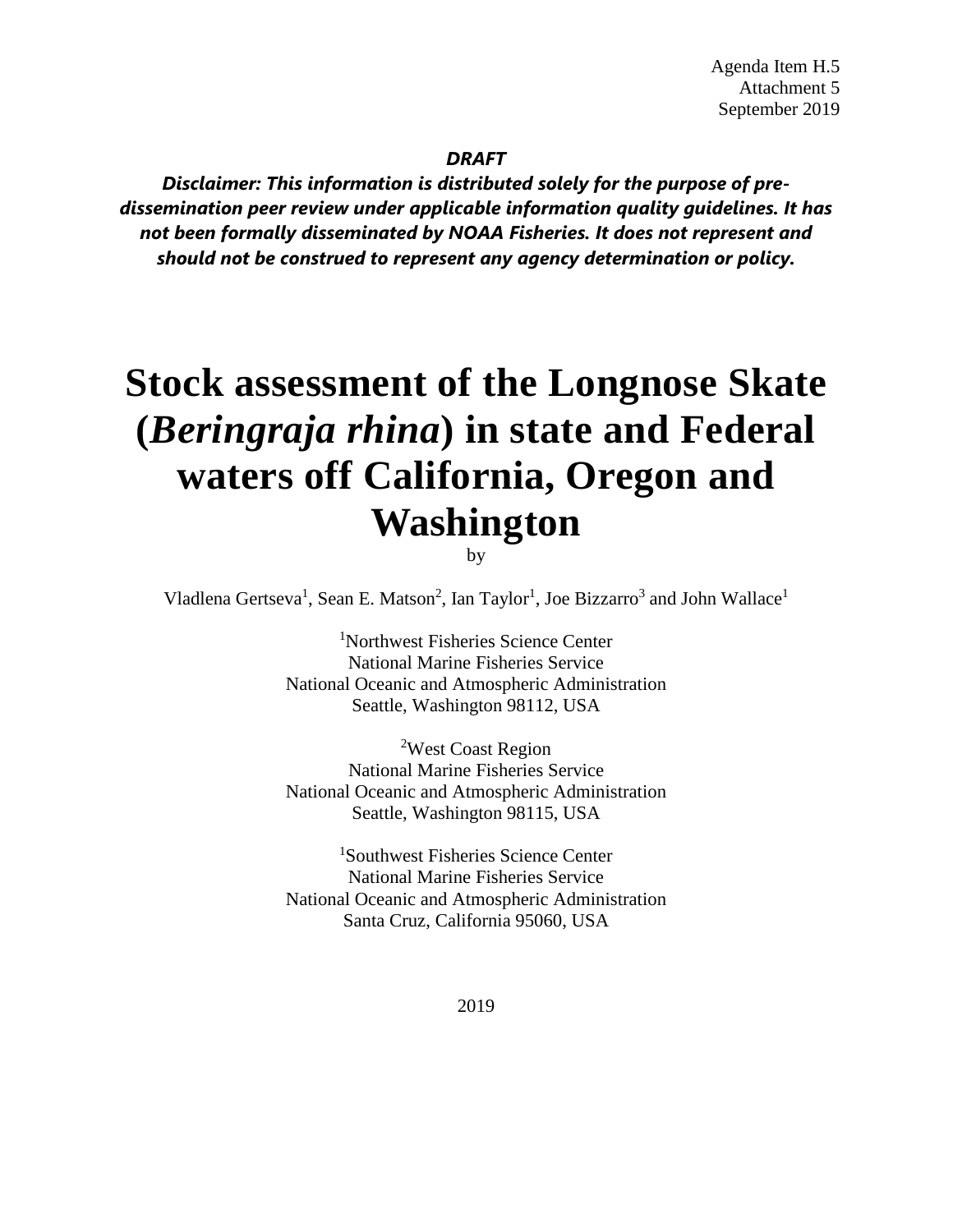This report may be cited as:

Gertseva, V. Matson, S., Taylor, I. Bizzarro, J, Wallace, J. 2019. Stock assessment of the Longnose Skate (*Beringraja rhina*) in state and Federal waters off California, Oregon and Washington. Pacific Fishery Management Council, Portland, OR. Available from http://www.pcouncil.org/groundfish/stock-assessments/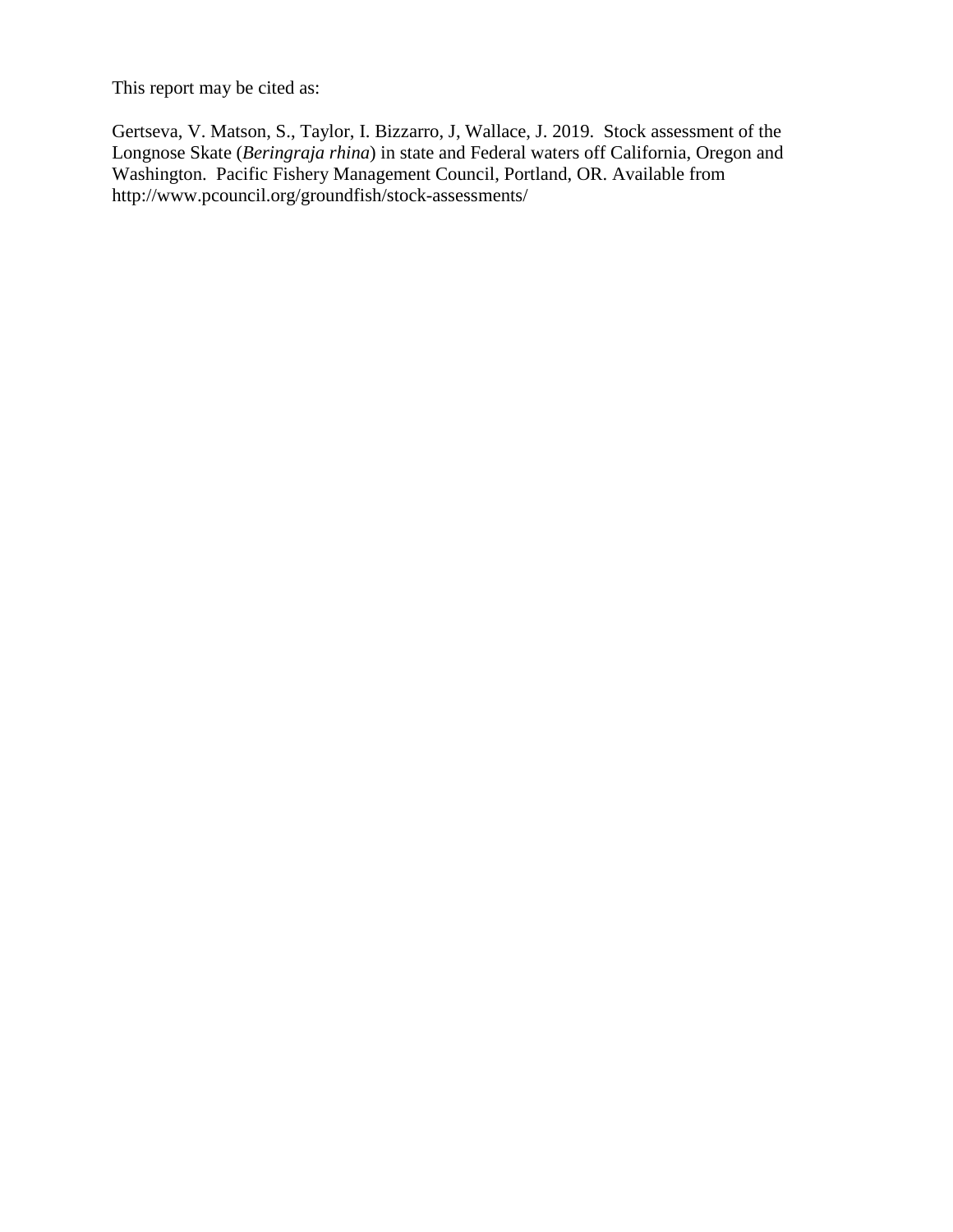# **Table of Contents**

| 5               |
|-----------------|
|                 |
|                 |
|                 |
|                 |
|                 |
|                 |
|                 |
|                 |
|                 |
| $\overline{17}$ |
|                 |
|                 |
|                 |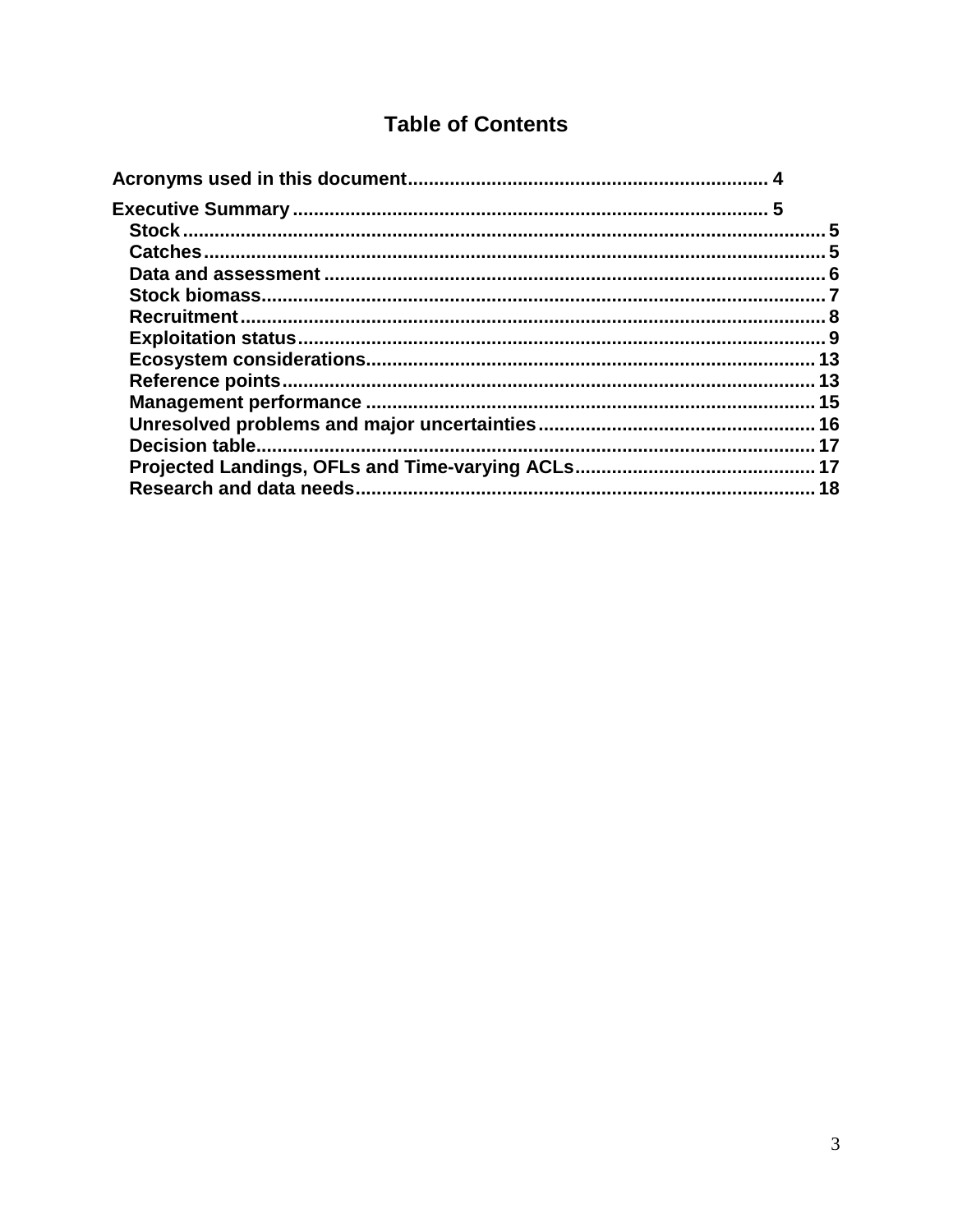# <span id="page-3-0"></span>**Acronyms used in this document**

| Acceptable Biological Catch                             |
|---------------------------------------------------------|
| <b>Annual Catch Limit</b>                               |
| Alaska Fisheries Science Center                         |
| California Department of Fish and Wildlife              |
| Canada's Department of Fisheries and Oceans             |
| Dover-Thornyheads-Sablefish Complex                     |
| Dover Sole Complex                                      |
| Disk Width                                              |
| Groundfish Management Team                              |
| <b>Individual Fishing Quota</b>                         |
| <b>International North Pacific Fisheries Commission</b> |
| <b>International Pacific Halibut Commission</b>         |
| Interspiracular Width                                   |
| National Marine Fisheries Service                       |
| Northwest Fisheries Science Center                      |
| Oregon Department of Fish and Wildlife                  |
| <b>Overfishing Limit</b>                                |
| Optimum Yield                                           |
| <b>Pacific Fisheries Information Network</b>            |
| Pacific Fishery Management Council                      |
| <b>Spawning Potential Ratio</b>                         |
| Scientific and Statistical Committee                    |
| Southwest Fisheries Science Center                      |
| <b>Total Length</b>                                     |
| Vector Autoregressive Spatio-Temporal Package           |
| West Coast Groundfish Bottom Trawl Survey               |
| West Coast Groundfish Observer Program                  |
| Washington Department of Fish and Wildlife              |
|                                                         |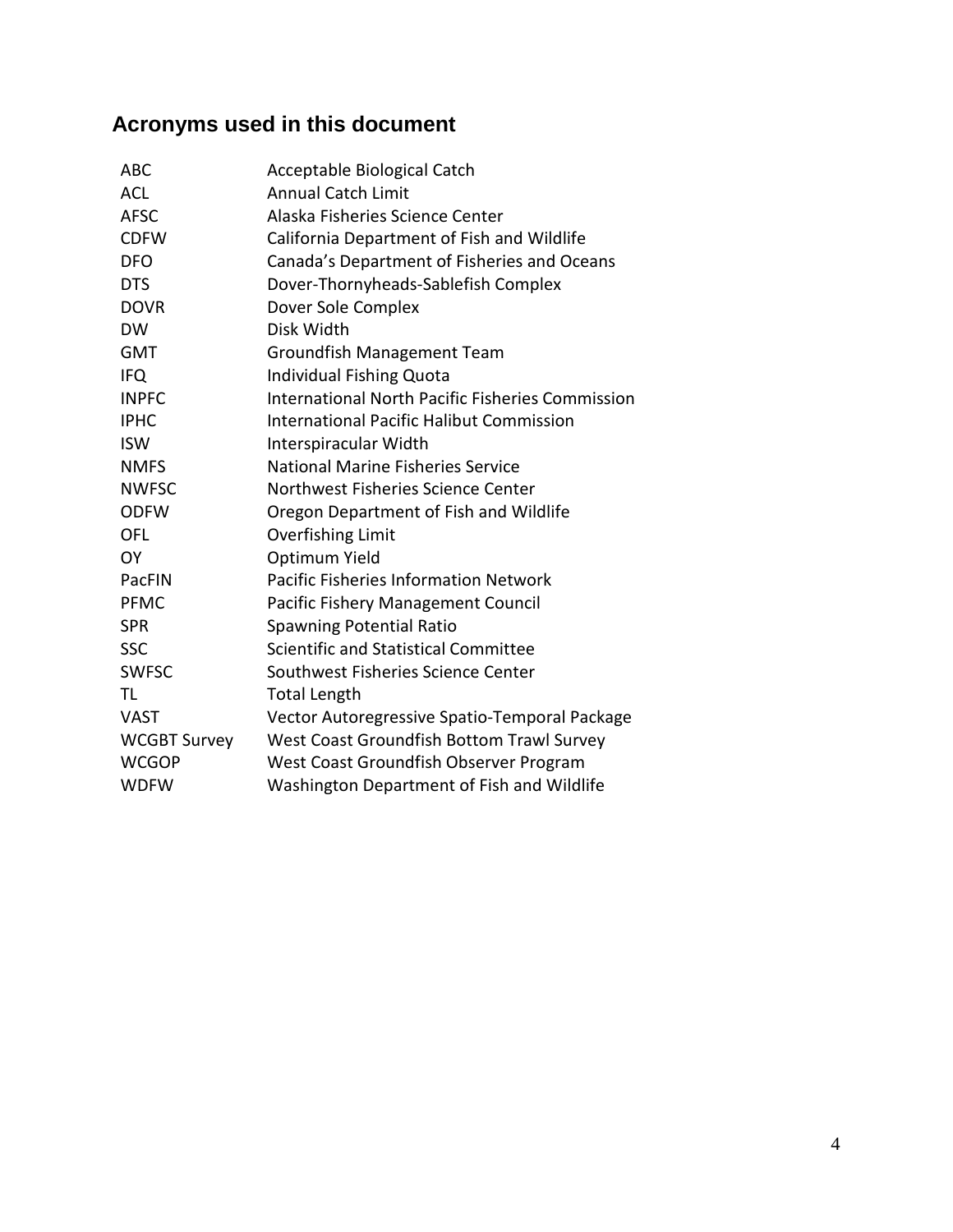# <span id="page-4-0"></span>**Executive Summary**

# <span id="page-4-1"></span>**Stock**

This assessment reports the status of the Longnose Skate (*Beringraja rhina*) resource off the coast of the United States from Southern California to the U.S. - Canadian border using data through 2018. The species is modeled as a single stock, as there is currently no biological and genetic data supporting the presence of multiple stocks within the assessment region.

# <span id="page-4-2"></span>**Catches**

Longnose Skate historically have not been a prized catch. Commercially, they are caught incidentally in the trawl groundfish fishery and often discarded. Skate landings remained low through the mid-1990s, but increased after 1995, when the fishery started to retain skates following the appearance of a market for whole skates (not only the pectoral fins, often referred to as "wings"). Currently, West Coast skates are marketed both whole and as wings.

Landed catch for Longnose Skate is reported from 2009 forward. Prior to that, the landed catch of skates is documented through fish tickets, but most records are for a combined-skate category. Separating Longnose Skate from combined skate landings as well as estimating historical discard has been a challenge for many skate species around the world. For this assessment, historical landings of Longnose Skate were reconstructed for each state, through a coordinated effort among NMFS and state agencies. Historical time series of Longnose Skate discards were also reconstructed from a variety of fishery-independent and fishery-dependent data sources.

| Years | Washington<br>landings (mt) | Oregon | California<br>landings (mt) landings (mt) | Tribal fishery<br>(mt) | Total dead catch (mt)<br>(landings and dead discard) |
|-------|-----------------------------|--------|-------------------------------------------|------------------------|------------------------------------------------------|
| 2009  | 136                         | 675    | 128                                       | 27                     | 1,152                                                |
| 2010  | 66                          | 764    | 152                                       | 13                     | 1,165                                                |
| 2011  | 76                          | 550    | 171                                       | 22                     | 916                                                  |
| 2012  | 116                         | 588    | 192                                       | 40                     | 1,030                                                |
| 2013  | 85                          | 654    | 151                                       | 68                     | 1,051                                                |
| 2014  | 54                          | 581    | 169                                       | 36                     | 926                                                  |
| 2015  | 41                          | 546    | 170                                       | 72                     | 904                                                  |
| 2016  | 59                          | 614    | 140                                       | 83                     | 980                                                  |
| 2017  | 78                          | 547    | 147                                       | 67                     | 913                                                  |
| 2018  | 71                          | 470    | 114                                       | 53                     | 771                                                  |

**Table ES-1**: Recent Longnose Skate landings in commercial fisheries by state; tribal fishery landed catch reported separately.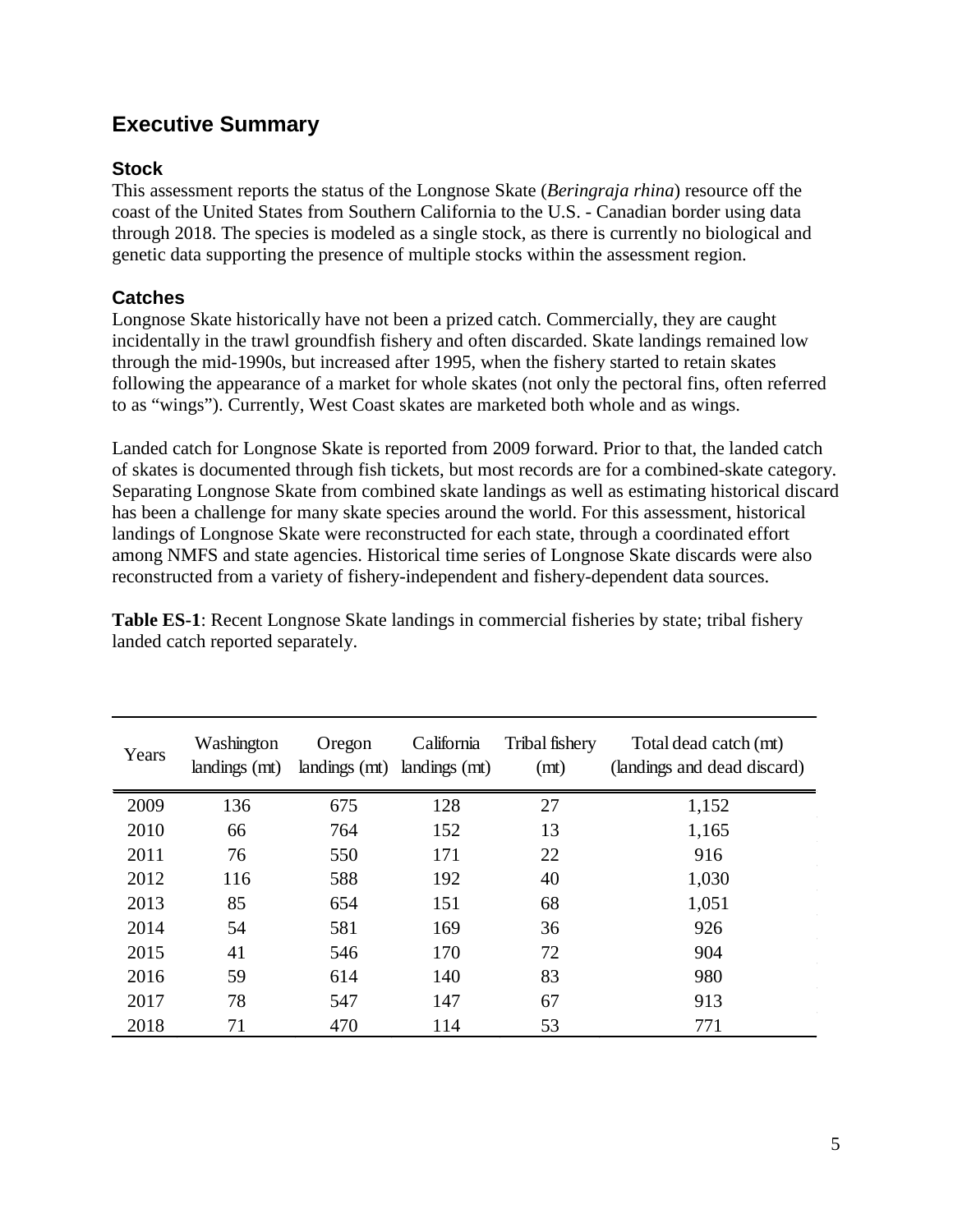

**Figure ES-1:** Longnose Skate catch history between 1916 and 2018, used in the assessment. Commercial catches (landings and dead discard) are shown separately tribal catches.

### <span id="page-5-0"></span>**Data and assessment**

The Longnose Skate population on the West Coast of the United States was assessed only once before, in 2007, using the Stock Synthesis 2 modeling framework. This current assessment uses Stock Synthesis version 3.30.13, released in March 2019.

The assessed period begins in 1916, when skate catch started to first appear in fisheries records, with the assumption that previously the stock was in an unfished equilibrium condition. Types of data that inform the model include catch, length and age frequency data from commercial and tribal fishing fleets. Commercial fishery data are divided among three coastwide fleets, which include the current fishery (1995-present), historical landings and historical discard. Fisherydependent biological data used in the assessment originated from both port-based and on-board observer sampling programs. Relative biomass indices and information from biological sampling from four bottom trawl surveys were included; these trawl surveys were conducted by the Northwest Fisheries Science Center (NWFSC) and the Alaska Fisheries Science Center (AFSC) of the National Marine Fisheries Service (NMFS). Longnose Skate catch in the International Pacific Halibut Commission's (IPHC's) long-line survey is also included via an index of relative abundance; IPHC length frequency data are used.

Growth is assumed to follow the von Bertalanffy growth model, and the assessment explicitly estimates all parameters describing somatic growth. Females and males are combined in the model, since estimates of growth parameters, and length-weight relationship did not differ between the sexes. Externally estimated life history parameters, including those defining the length-weight relationship and maturity schedule, were revised for this assessment to incorporate new information. Female fecundity is assumed to be proportional to spawning biomass. Recruitment dynamics are assumed to follow the Beverton-Holt stock-recruit function, and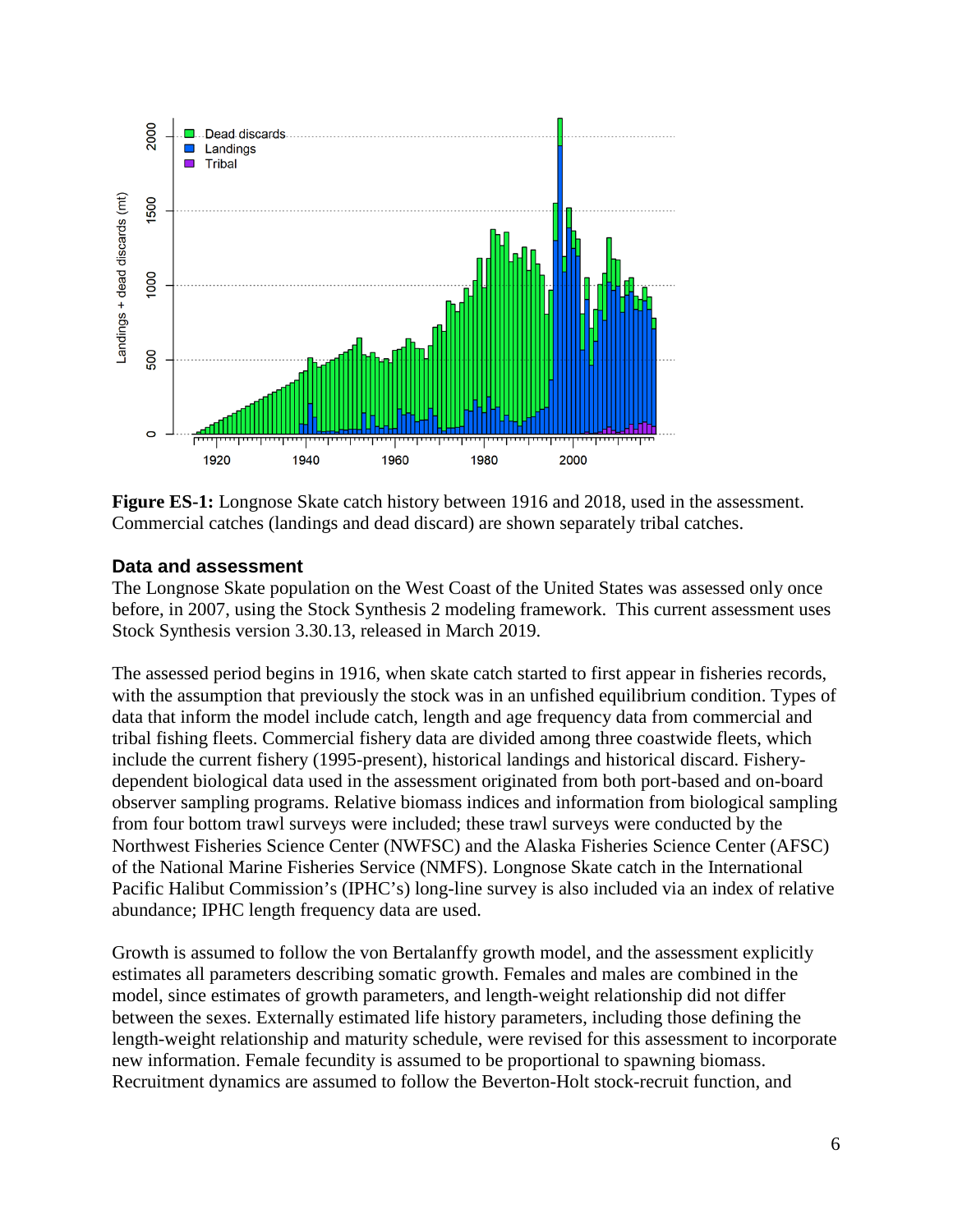recruits are taken deterministically from the stock-recruit curve. Natural mortality and catchability of the current bottom trawl survey are estimated using prior probability distributions.

### <span id="page-6-0"></span>**Stock biomass**

The unexploited level of spawning stock output is estimated to be 12,252 metric tons (95 percent confidence interval: 9,155–15,350 metric tons) (Figure ES-2). At the beginning of 2019, the spawning stock output is estimated to be 6,923 metric tons (95 percent confidence interval: 3,283–10,563 metric tons), which represents 57 percent of the unfished spawning biomass.

The assessment described the dynamics of the Longnose Skate stock to be slowly declining from the unfished conditions, with a flat trend from early 2000s (Figure ES-3).

**Table ES-2:** Recent trends in estimated Longnose Skate spawning biomass, recruitment and relative spawning biomass.

|       | Spawning       | $-95%$       |             | $-95%$       | Estimated | $-95%$        |
|-------|----------------|--------------|-------------|--------------|-----------|---------------|
| Years | <b>Biomass</b> | Asymptotic   | Recruitment | Asymptotic   | Depletion | Asymptotic    |
|       |                | Interval     |             | Interval     | (%)       | Interval      |
| 2009  | 7,046          | 3,549-10,544 | 10,144      | 6,049-17,010 | 57.5      | 43.3-71.7     |
| 2010  | 7,009          | 3,499-10,518 | 10,116      | 6,018-17,004 | 57.2      | 42.8-71.6     |
| 2011  | 6,962          | 3,439-10,485 | 10,082      | 5,980-16,995 | 56.8      | $42.2 - 71.4$ |
| 2012  | 6,966          | 3,428-10,504 | 10,084      | 5,977-17,015 | 56.9      | $42.1 - 71.6$ |
| 2013  | 6,940          | 3,387-10,493 | 10,065      | 5,953-17,019 | 56.6      | $41.8 - 71.5$ |
| 2014  | 6,908          | 3,339-10,476 | 10,041      | 5,923-17,020 | 56.4      | $41.3 - 71.5$ |
| 2015  | 6,902          | 3,318-10,485 | 10,036      | 5,913-17,035 | 56.3      | $41.1 - 71.5$ |
| 2016  | 6,902          | 3,303-10,500 | 10,036      | 5,907-17,053 | 56.3      | 41.0-71.7     |
| 2017  | 6,887          | 3,274-10,499 | 10,025      | 5,890-17,062 | 56.2      | $40.7 - 71.7$ |
| 2018  | 6,888          | 3,262-10,514 | 10,026      | 5,885-17,080 | 56.2      | 40.6-71.8     |
| 2019  | 6,923          | 3,283-10,563 | 10,052      | 5.904-17,114 | 56.5      | 40.9-72.1     |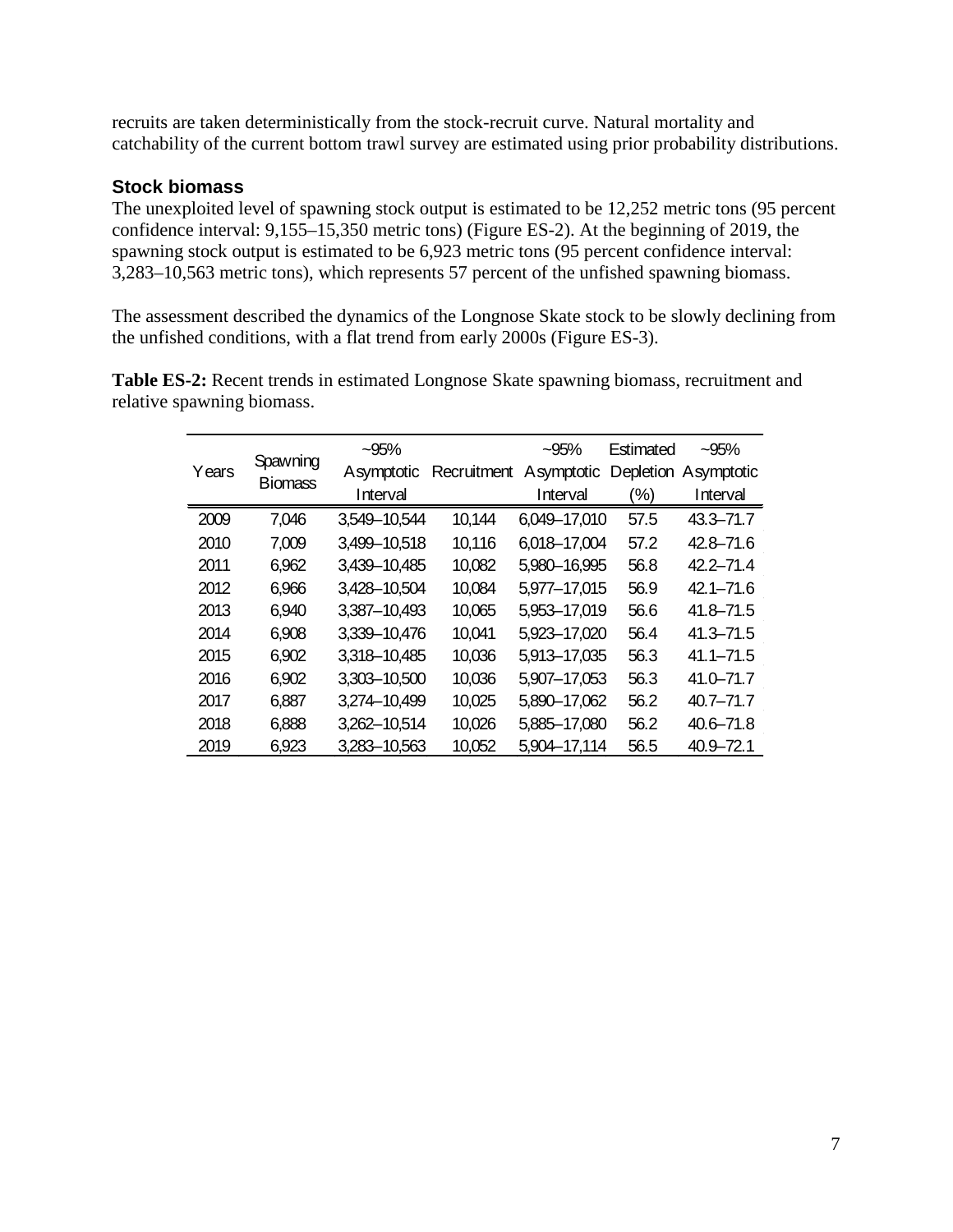

**Figure ES-2:** Time series of estimated spawning output for the base model (circles) with  $\sim$  95 percent confidence interval (dashed lines). Spawning output is expressed in metric tons.

#### <span id="page-7-0"></span>**Recruitment**

Recruitment dynamics of Longnose Skate are assumed to follow a Beverton-Holt stock-recruit function. The steepness parameter (*h*) is fixed at the value of 0.4, which was used in the previous assessment, to reflect the equilibrium life history strategy of the species. The level of virgin recruitment  $(R_0)$  is estimated to inform the magnitude of the initial stock size. Recruits are taken deterministically from the stock-recruit curve.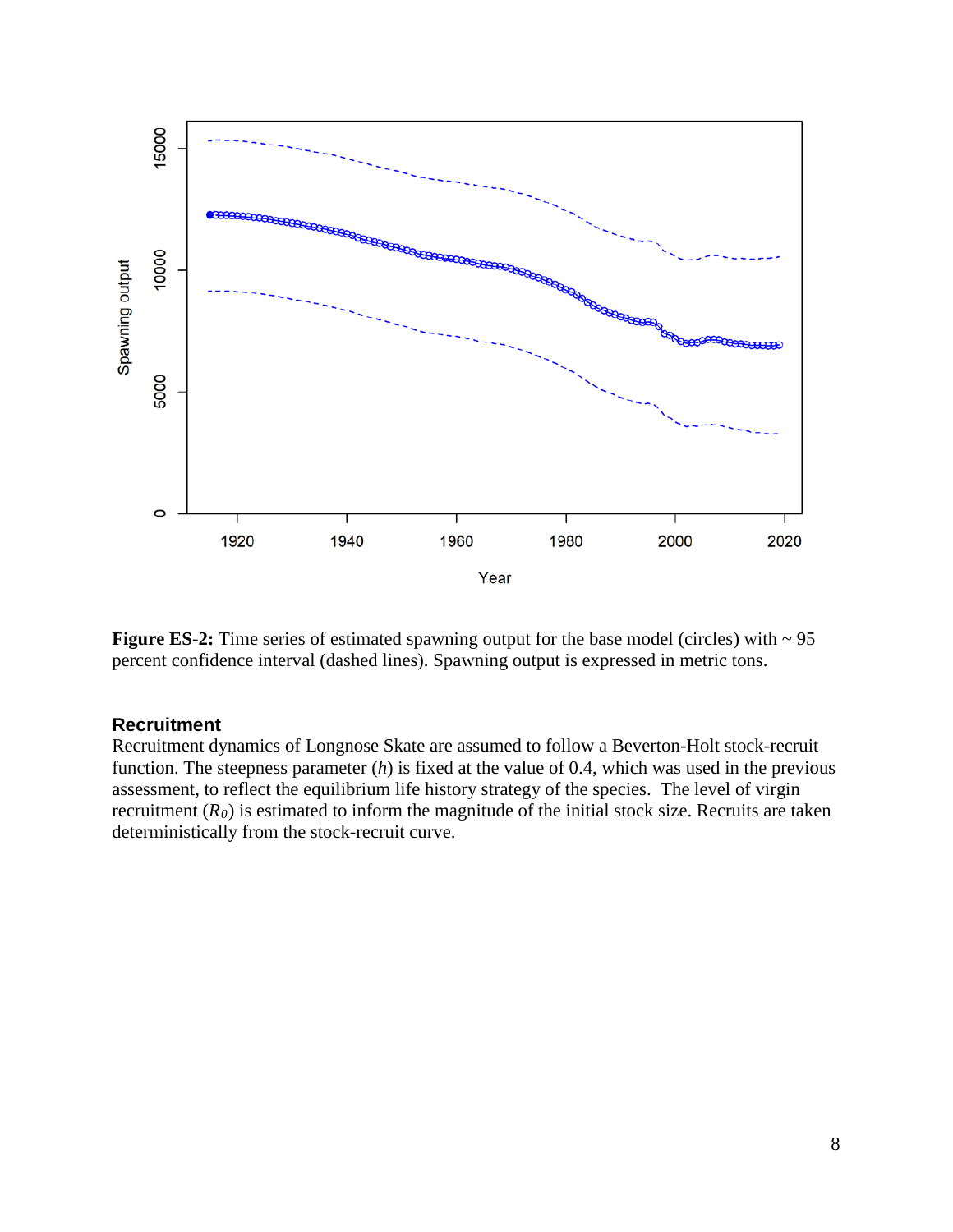

**Figure ES-3:** Time series of estimated Longnose Skate recruitments for the base model (circles) with approximate 95 confidence intervals (vertical lines).

# <span id="page-8-0"></span>**Exploitation status**

This assessment estimates that the stock of Longnose Skate off the continental U.S. Pacific Coast is currently at 57 percent of its unexploited level (Figure ES-4). This is above the overfished threshold of  $SB_{25\%}$  and the management target of  $SB_{40\%}$  of unfished spawning biomass.

The Spawning Potential Ratio (SPR) used for setting the OFL is 50 percent. Relative exploitation rates (calculated as dead catch/biomass of age-2 and older fish) are estimated to have been below one percent during the last decade (Figure ES-5). For the recent and historical period, the assessment estimates that Longnose Skate was fished at a rate below the relative SPR target (calculated as  $1$ -SPR/1-SPR<sub>Target=0.5</sub>) (Figure ES-6). Relative SPR for 2018 is estimated to be 48 percent, which is below SPR target.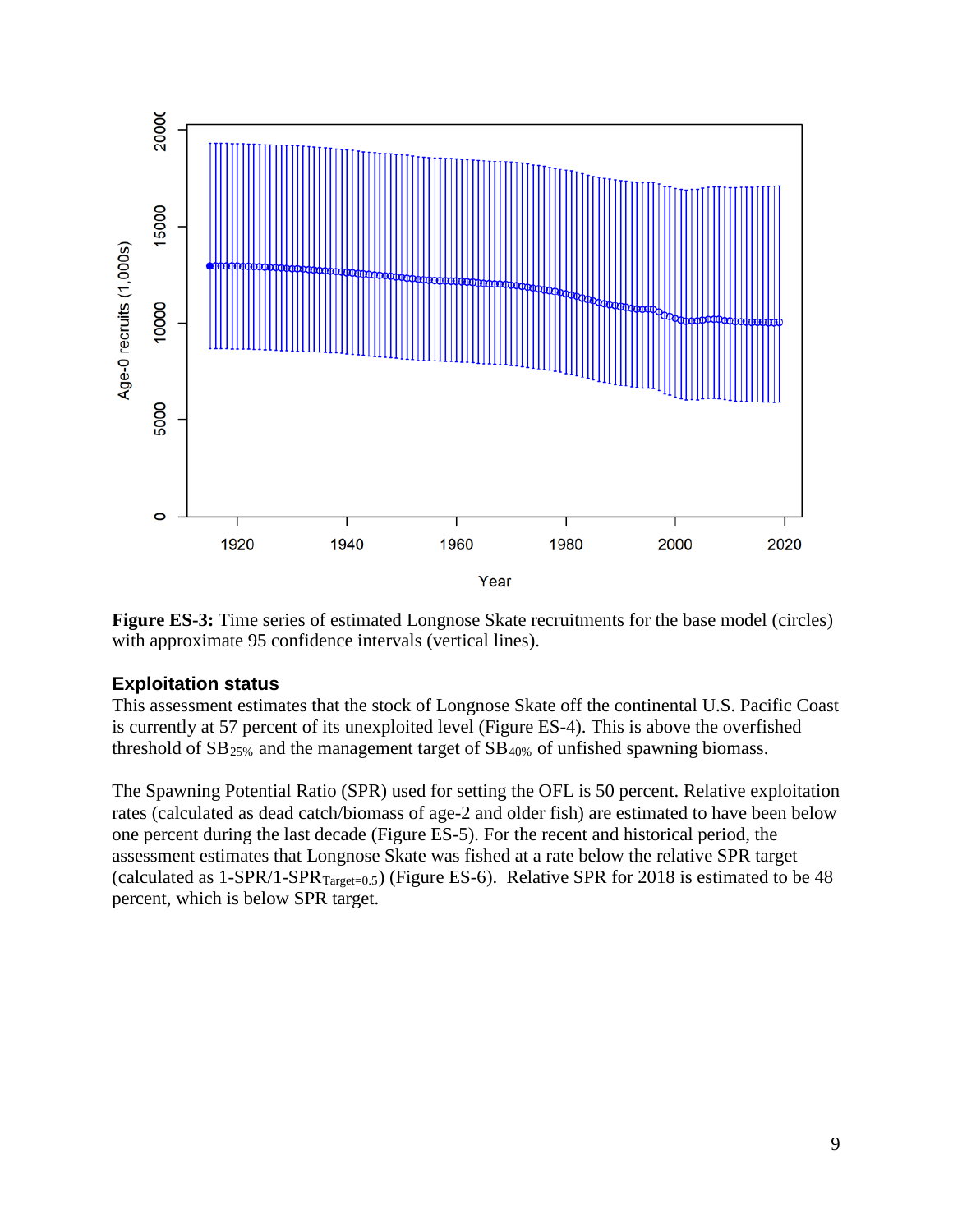|       | Estimated             | 95%             | <b>Harvest</b> | 95%             |
|-------|-----------------------|-----------------|----------------|-----------------|
| Years | $(1-SPR)/(1-SPR_50%)$ | Asymptotic      | Rate           | Asymptotic      |
|       | $(\%)$                | Interval        | (proportion)   | Interval        |
| 2009  | 65.05                 | 39.93-90.18     | 0.023          | $0.012 - 0.034$ |
| 2010  | 65.94                 | $40.23 - 91.65$ | 0.023          | $0.012 - 0.034$ |
| 2011  | 54.79                 | 31.97-77.62     | 0.018          | $0.009 - 0.027$ |
| 2012  | 60.25                 | 35.67–84.83     | 0.021          | $0.011 - 0.031$ |
| 2013  | 61.4                  | $36.31 - 86.49$ | 0.021          | $0.011 - 0.031$ |
| 2014  | 55.62                 | 32.10-79.13     | 0.019          | $0.009 - 0.028$ |
| 2015  | 54.52                 | 31.28–77.76     | 0.018          | $0.009 - 0.027$ |
| 2016  | 58.15                 | 33.72-82.59     | 0.02           | $0.010 - 0.029$ |
| 2017  | 54.99                 | 31.45–78.53     | 0.018          | $0.009 - 0.027$ |
| 2018  | 47.81                 | $26.63 - 68.98$ | 0.016          | $0.008 - 0.023$ |

**Table ES-3:** Recent trend in relative spawning potential ratio and exploitation rate (dead catch divided by biomass of age-2 and older fish).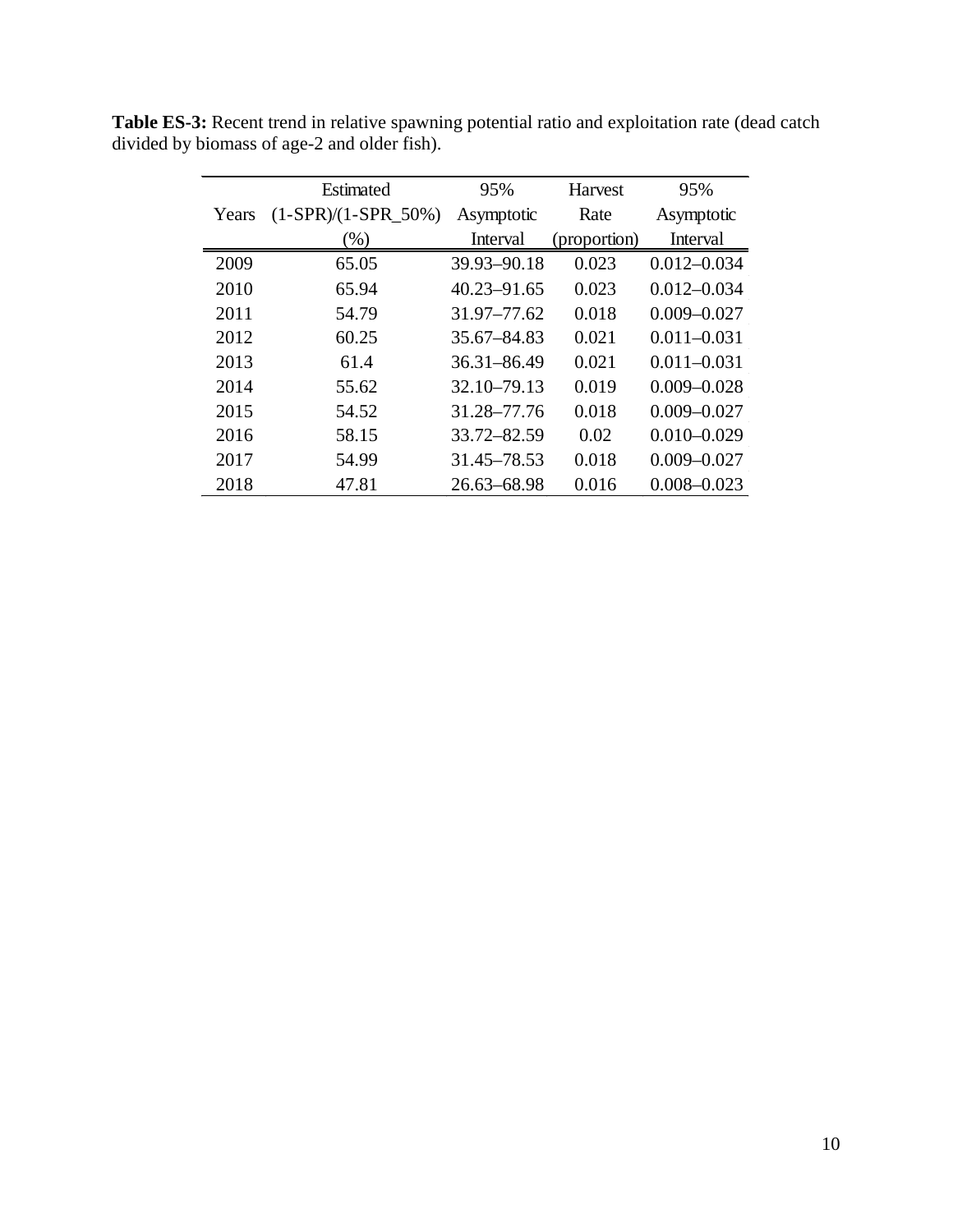

**Figure ES-4:** Estimated relative spawning biomass with approximate 95 percent asymptotic confidence intervals (dashed lines) for the base model.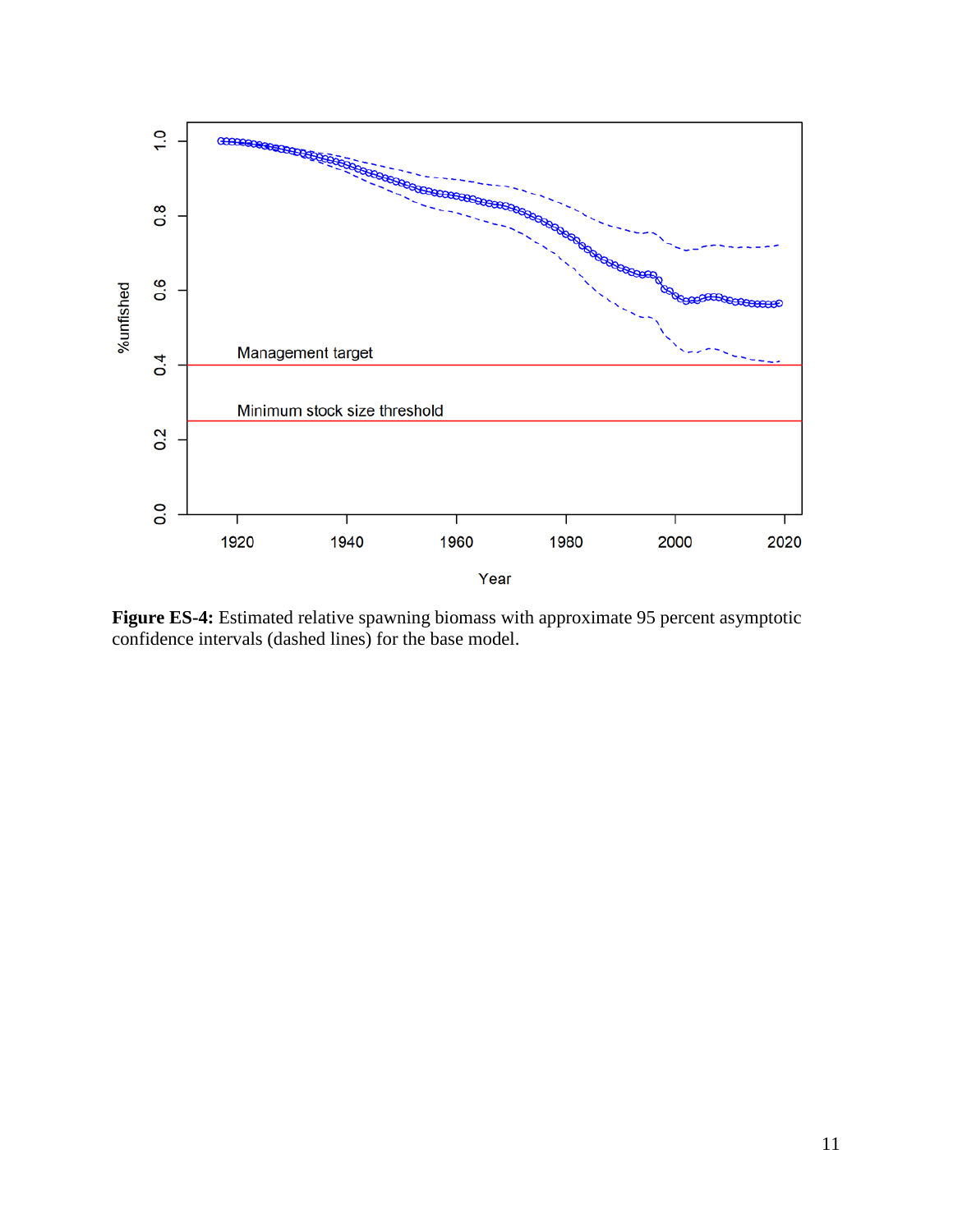

**Figure ES-5:** Estimated spawning potential ratio (SPR) for the base model with approximate 95 percent asymptotic confidence intervals. One minus SPR standardized to the target is plotted so that higher exploitation rates occur on the upper portion of the y-axis. The management target is plotted as the red horizontal line and values above this reflect harvests in excess of the overfishing proxy based on the SPR $_{50\%}$ .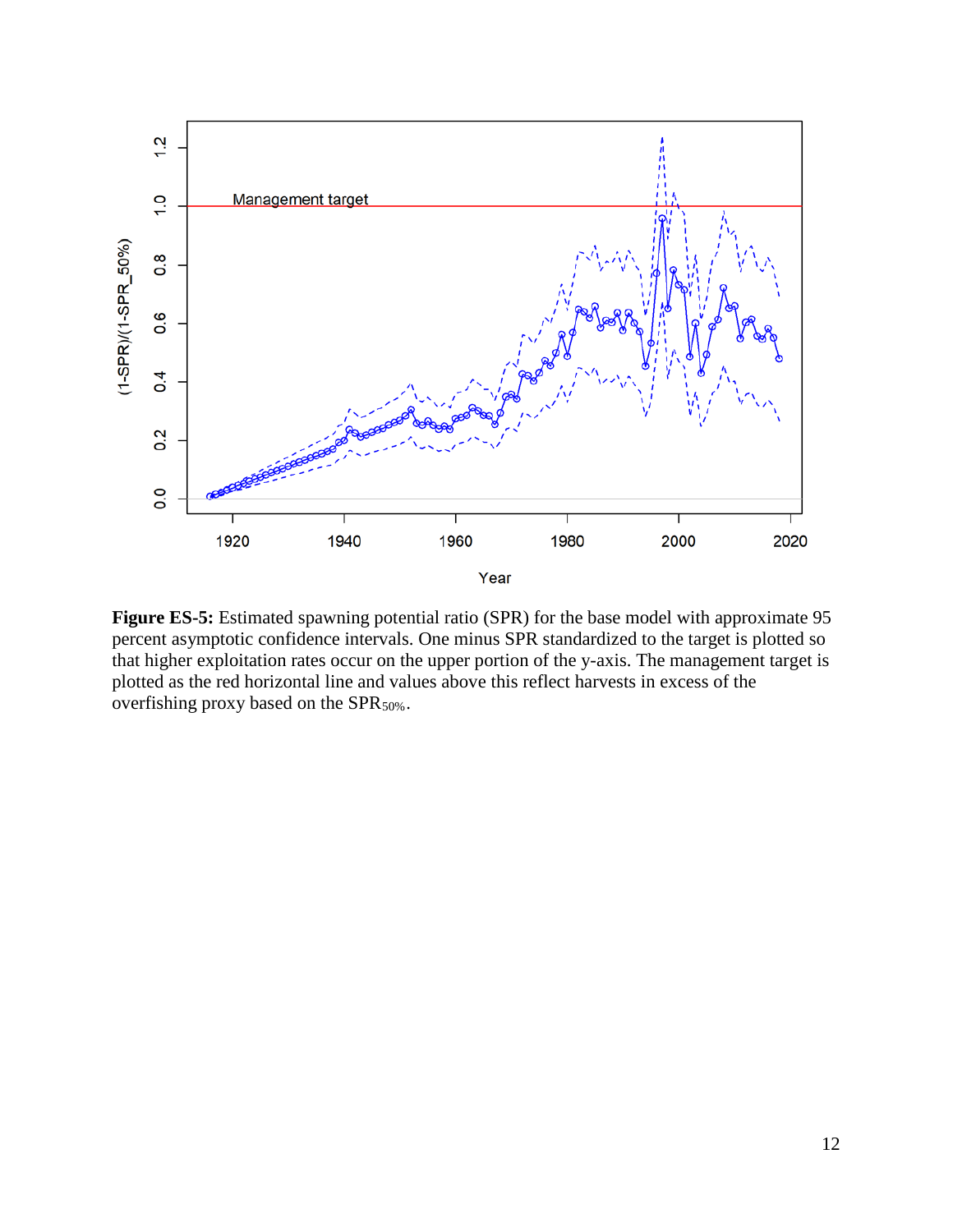

**Figure ES-6:** Phase plot of estimated relative (1-SPR) vs. relative spawning biomass for the base model. The relative (1-SPR) is (1-SPR) divided by 0.5 (the SPR target). Relative spawning output is the annual spawning biomass divided by the spawning biomass corresponding to 40 percent of the unfished spawning biomass. The red point indicates the year 2018.

# <span id="page-12-0"></span>**Ecosystem considerations**

In this assessment, ecosystem considerations were not explicitly included in the analysis. This is primarily due to a lack of relevant data that could contribute ecosystem-related quantitative information for the assessment.

# <span id="page-12-1"></span>**Reference points**

Unfished spawning stock output (biomass) for Longnose Skate was estimated to be 12,252 metric tons (95 percent confidence interval: 9,155–15,350 metric tons). The management target for Longnose Skate is defined as 40 percent of the unfished spawning output  $(SB_{40\%})$ , which is estimated by the model to be 4,901 metric tons (95 percent confidence interval: 3,662–6,140); this corresponds to an exploitation rate of 0.027. This harvest rate provides an equilibrium yield of 1,028 mt at SB40% (95 percent confidence interval: 708–1,348 mt). The model estimate of maximum sustainable yield (MSY) is 2,812 mt (95 percent confidence interval: 2,042-3,582 mt). The estimated spawning stock output at MSY is 1,030 metric tons (95 percent confidence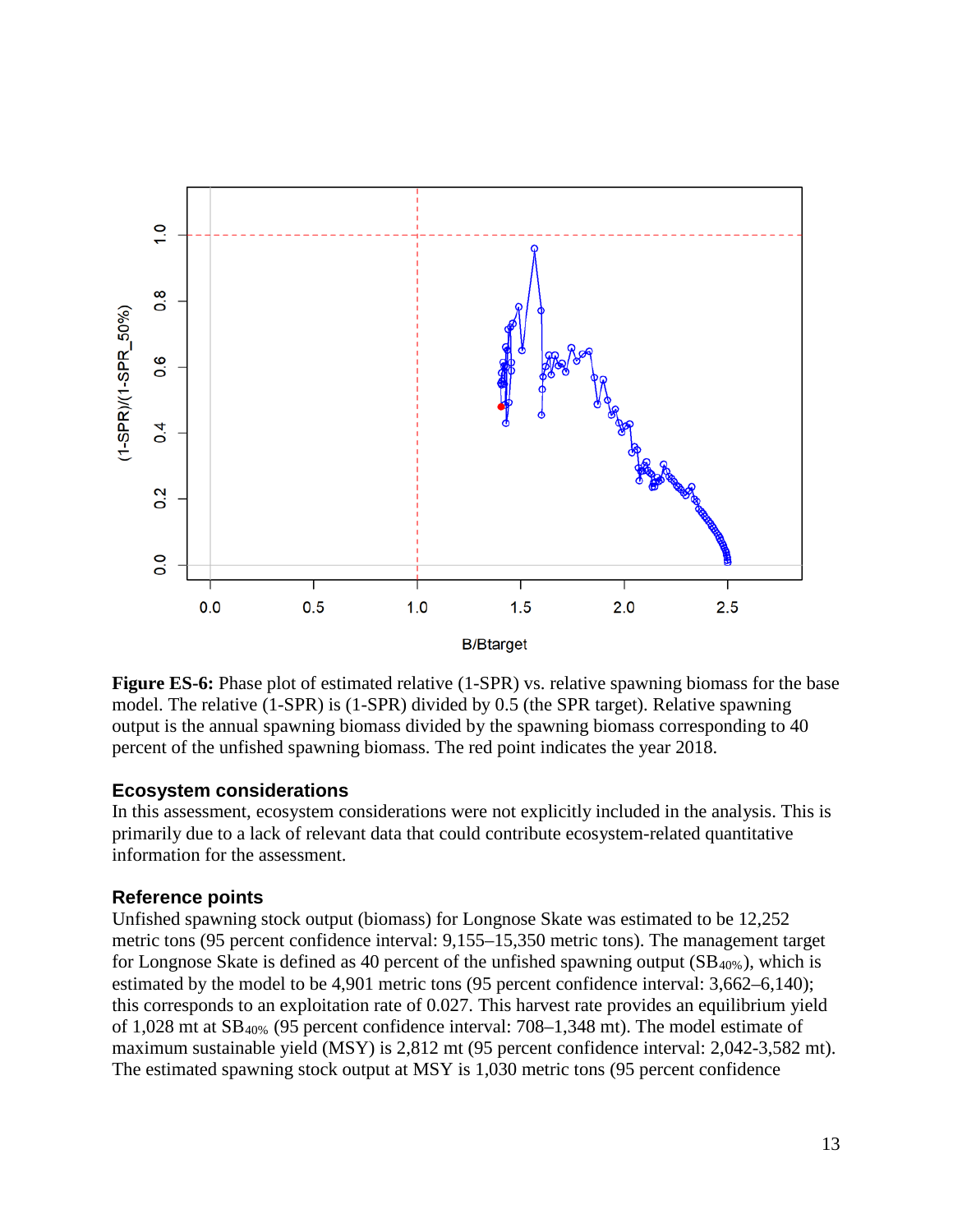interval:  $709-1,351$  metric tons). The exploitation rate corresponding to the estimated SPR<sub>MSY</sub> is 0.028. The equilibrium estimates of yield relative to biomass is provided in Figure ES-7.

| Quantity                                           |        | Estimate ~95% Asymptotic Interval |
|----------------------------------------------------|--------|-----------------------------------|
| Unfished Spawning Biomass (mt)                     | 12,252 | 9,155-15,350                      |
| Unfished Age 2+ Biomass (mt)                       | 73,298 | 51,204-95,392                     |
| Spawning Biomass (2019)                            | 6,923  | 3,283-10,563                      |
| Unfished Recruitment $(R_0)$                       | 12,954 | 7,722-18,186                      |
| Depletion (2019)                                   | 56.5   | 40.86-72.14                       |
| Reference Points Based SB <sub>40%</sub>           |        |                                   |
| Proxy Spawning Biomass $(SB_{40\%})$               | 4,901  | $3,662 - 6,140$                   |
| SPR resulting in $SB$ <sub>40%</sub>               | 0.625  | $0.625 - 0.625$                   |
| Exploitation Rate Resulting in $SB_{40\%}$         | 0.027  | $0.026 - 0.027$                   |
| Yield with SPR Based On $SB_{40\%}$ (mt)           | 1,028  | $708 - 1,348$                     |
| <b>Reference Points based on SPR proxy for MSY</b> |        |                                   |
| Proxy Spawning Biomass ( $SPR_{50\%}$ )            | 2,450  | $1,831 - 3,070$                   |
| $SPR_{50}$                                         | 0.5    | <b>NA</b>                         |
| Exploitation rate corresponding to $SPR_{50\%}$    | 0.039  | $0.038 - 0.040$                   |
| Yield with $SPR_{50\%}$ at $SB_{SPR}$ (mt)         | 860    | $590 - 1,129$                     |
| Reference points based on estimated MSY values     |        |                                   |
| Spawning Biomass at MSY $(SB_{MSY})$               | 4,632  | 3,472-5,792                       |
| $SPR_{MSY}$                                        | 0.611  | $0.610 - 0.612$                   |
| Exploitation rate corresponding to $SPR_{MSY}$     | 0.028  | $0.027 - 0.028$                   |
| MSY (mt)                                           | 1,030  | $709 - 1,351$                     |

**Table ES-4**: Summary of reference points for the base model.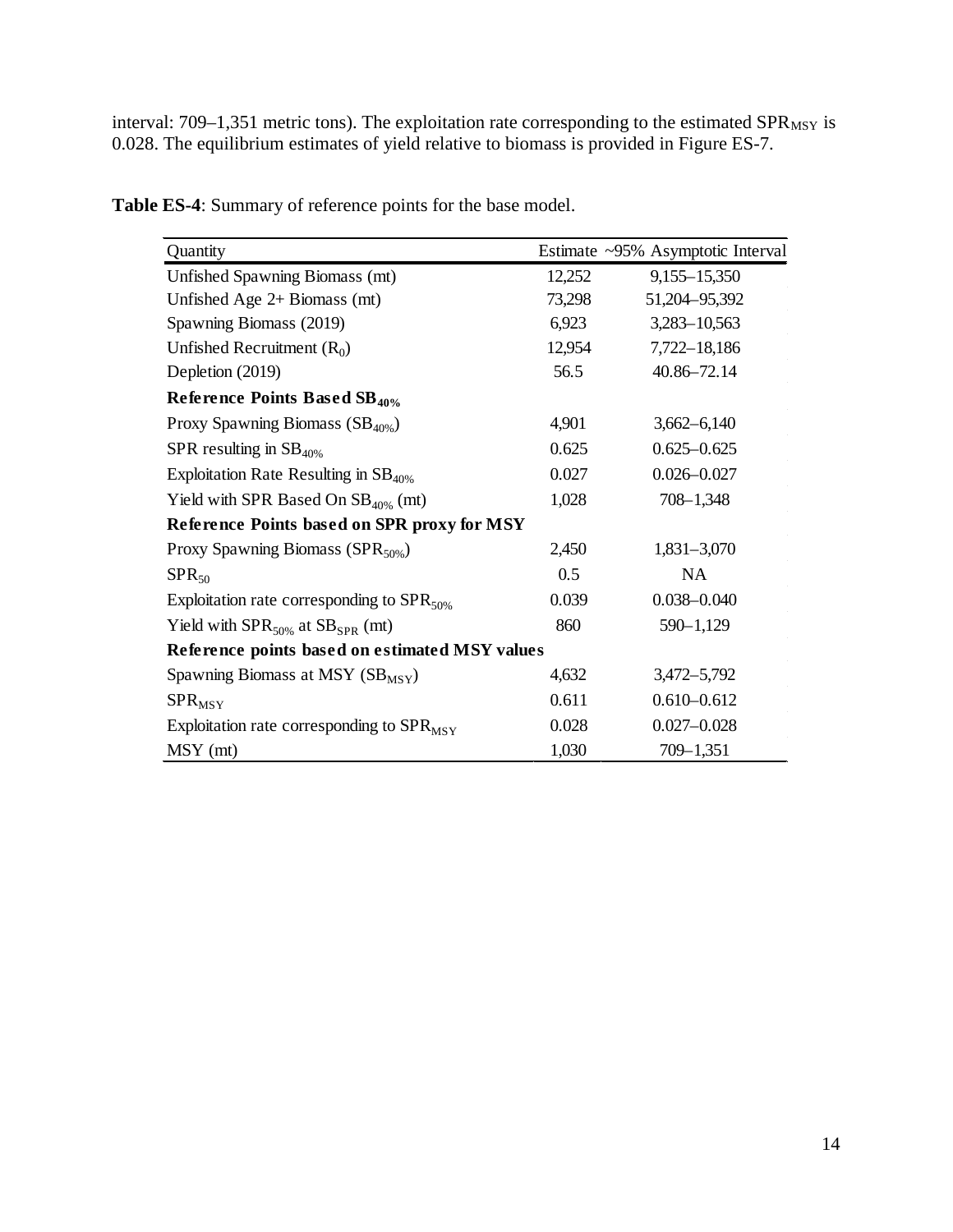

**Figure ES-7:** Equilibrium yield curve (derived from reference point values reported in Table ES-5) for the base model. Values are based on the 2018 fishery selectivity and distribution with steepness fixed at 0.4. The depletion is relative to unfished spawning output.

#### <span id="page-14-0"></span>**Management performance**

Before 2009, Longnose Skate was managed together with many other species on the West Coast, in the "Other Fish" complex. Stocks in that complex have been generally managed without individual assessments and with harvest specifications determined through data-poor methods. Since landings have been routinely well below ABCs for this category, trip limits have not been used for inseason management.

Following the 2007 Longnose Skate assessment (Gertseva and Schirripa 2008), Longnose Skate was pulled out of the "Other Fish" category in 2009. Since then, there has been stock-specific management of Longnose Skate and total catch of this species has been below both the overfishing limit (OFL) and acceptable biological catch (ABC) for Longnose Skate each year (Table ES-5).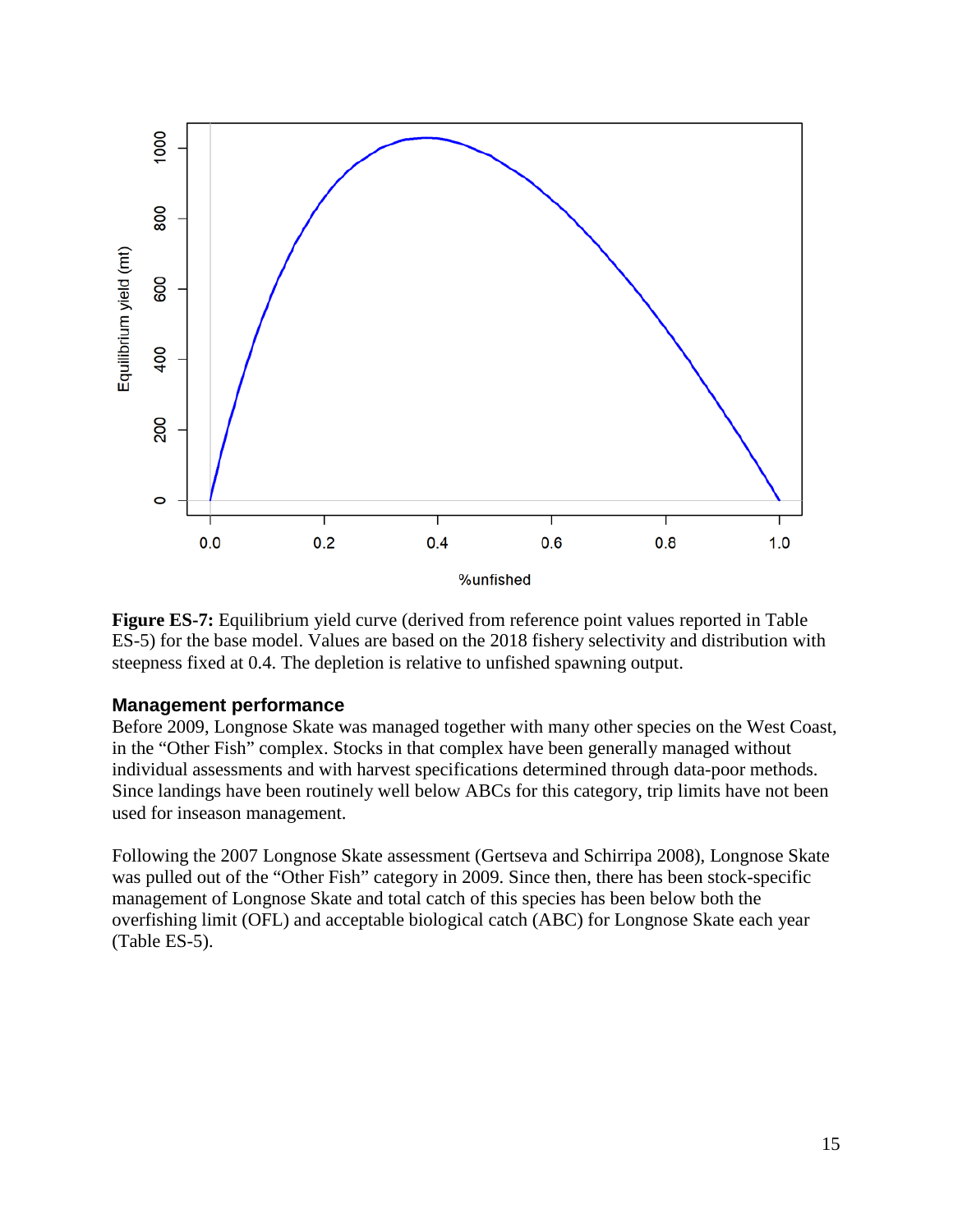|                                    | <b>Table ES-5:</b> Recent trend in total dead catch and commercial landings (mt) relative to the |
|------------------------------------|--------------------------------------------------------------------------------------------------|
|                                    | management guidelines. Estimated total dead catch reflects commercial landings plus the model    |
| estimated discarded dead biomass*. |                                                                                                  |

| Years | OFL   | <b>ABC</b> | ACL   | Landings  | <b>Total Catch</b> |
|-------|-------|------------|-------|-----------|--------------------|
| 2009  | 3,428 | NA         | 1,349 | 966       | 1,152              |
| 2010  | 3,269 | <b>NA</b>  | 1,349 | 995       | 1,165              |
| 2011  | 3,128 | 2,990      | 1,349 | 819       | 916                |
| 2012  | 3,006 | 2,873      | 1,349 | 936       | 1,030              |
| 2013  | 2,902 | 2,774      | 2,000 | 958       | 1,051              |
| 2014  | 2,816 | 2,692      | 2,000 | 839       | 926                |
| 2015  | 2,449 | 2,341      | 2,000 | 829       | 904                |
| 2016  | 2,405 | 2,299      | 2,000 | 896       | 980                |
| 2017  | 2,556 | 2,444      | 2,000 | 840       | 913                |
| 2018  | 2,526 | 2,415      | 2,000 | 709       | 771                |
| 2019  | 2,499 | 2,389      | 2,000 | <b>NA</b> | ΝA                 |

\* The current OFL was called the ABC prior to 2011. The ABCs provided in this table for 2011- 2018 refer to the new definition of ABC implemented with FMP Amendment 23. The current ACL was called the OY prior to 2011.

### <span id="page-15-0"></span>**Unresolved problems and major uncertainties**

Approximate asymptotic confidence intervals were estimated within the model for key parameters and management quantities and reported throughout the assessment. To explore uncertainty associated with alternative model configurations and evaluate the responsiveness of model outputs to changes in key model assumptions, a variety of sensitivity runs were performed, including runs with different assumptions regarding fishery removals, life-history parameters, shape of selectivity curves, stock-recruitment parameters, and many others. Uncertainty in natural mortality, stock-recruit steepness and the unfished recruitment level was also explored through likelihood profile analysis. Additionally, a retrospective analysis was conducted where the model was run after successively removing data from recent years, one year at a time.

In this assessment, the WCGBT Survey catchability coefficient is highly influential upon the assessment output and continues to be a major source of uncertainty. The lack of contrast in the data resulted in implausible model results under a variety of configurations when the WCGBT Survey catchability was freely estimated. To aid in estimating catchability, a prior was used that relies on current understanding of factors affecting survey catchability, such as latitudinal, depth and vertical availably of Longnose Skate to the survey as well as probability of being caught in the survey net's path. Alternative assumptions about this parameter were used to define alternative states of nature in the Decision table.

Stock-recruit curve steepness generally contributes significant uncertainty to stock assessments as it determines the productivity of the stock, and alternative values of this parameter were explored through both sensitivity and likelihood profile analyses.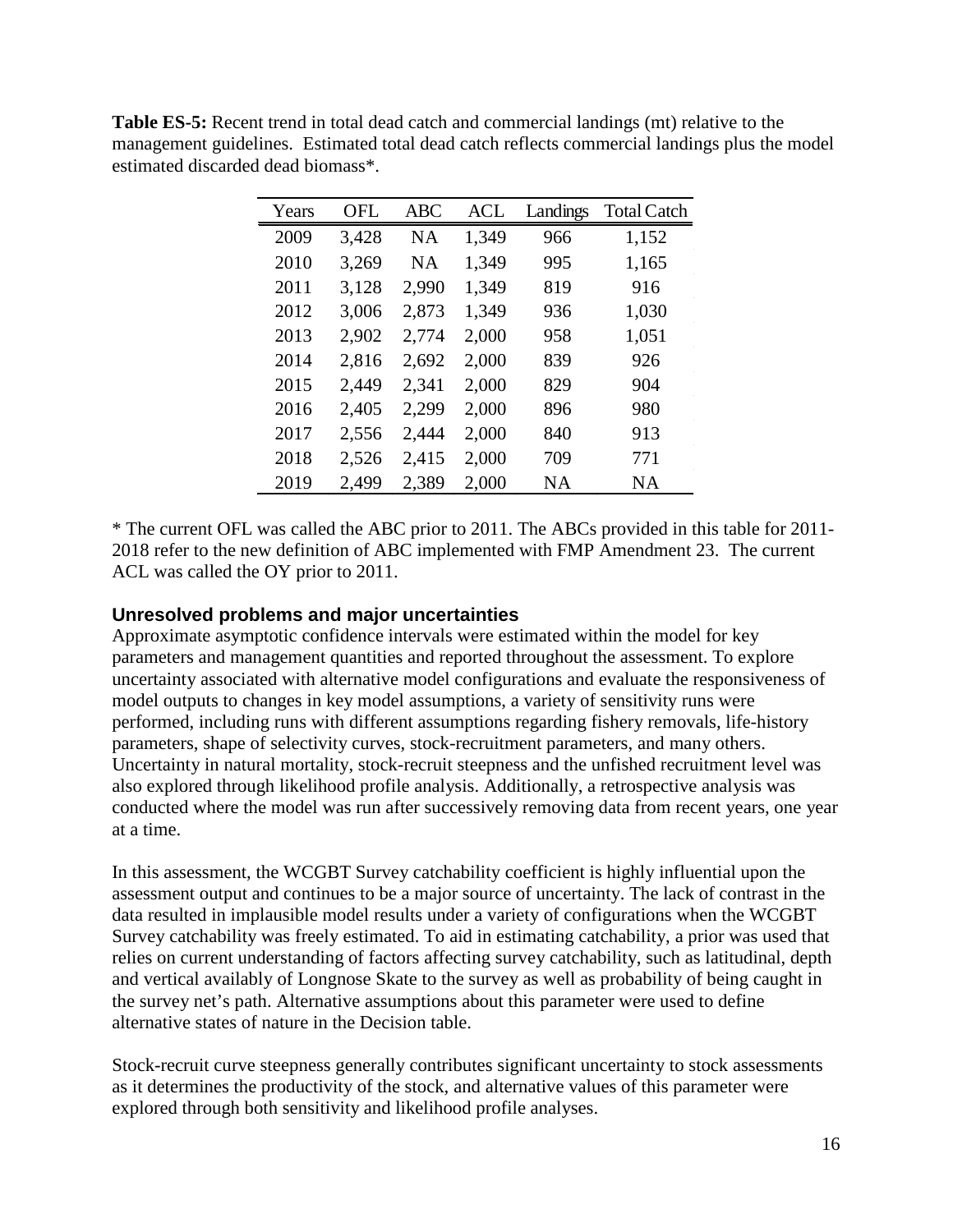Although significant progress has been made in reconstructing historical catches of Longnose Skate on the U.S. West Coast, survival rates of discarded skates are continue to be uncertain, especially given that many factors, such as trawl time, handling techniques, and time spent on the deck certainly affect skate survival.

Several tagging studies have found that elasmobranchs, such as sharks and skates, can undertake extensive migrations within their geographic range (Martin and Zorzi 1993, McFarlane and King 2003). One tagging study of Big Skate described long-range movements (up to 2340km) undertaken by a percentage of the recaptured fish, when Big Skates tagged in British Columbia, Canada, were recaptured in waters off of Oregon, Washington, throughout the Gulf of Alaska and the Bering Sea (King and McFarlane 2010). No large-scale migrations or movements studies have been conducted for Longnose Skate, and, therefore uncertainty remains about possible movements (and their extent) of Longnose Skate between U.S. and Canadian waters. Genetic and tagging studies would help improve our understanding of stock structure and movement patters of Longnose Skate and identify whether there is a need for a regional management approach.

# <span id="page-16-0"></span>**Decision table**

The base model estimate for 2019 spawning depletion is 57%. The primary axis of uncertainty about this estimate used in the decision table was based on West Coast Groundfish Bottom Trawl (WCGBT) Survey catchability (*q*). WCGBT Survey *q* in the assessment model is estimated using the prior developed as described later in this report. The base model estimate has  $q=1.57$ ,  $log(q)$  $=0.45$ , with estimated standard deviation of  $log(q) = 0.237$ . The 12.5 and 87.5 quantiles of the log (*q*) were calculated to determine alternative states of nature. The low  $log(q) = 0.178$ ,  $q = 1.19$ was used to define the high state of nature. The 2019 biomass estimate resultant from the run with the low q value exceeded the  $87.5<sup>th</sup>$  percentile of the 2019 spawning biomass estimated by the base model. The high *q* value (estimated from q prior) was above 12.5<sup>th</sup> percentile of the 2019 base model estimate of spawning biomass. Therefore, model with  $log(q) = 0.77$ ,  $q = 2.16$ was used as a low state of nature, as it provided a close match to the 12.5<sup>th</sup> percentile for the 2019 spawning biomass estimate in the base model.

Twelve-year forecasts for each state of nature were calculated for three catch scenarios. All three scenarios assumed the 2017-2018 average total dead catch for 2019 and 2020 catches. The first scenario assumed 1,000 metric tons per year for years between 2021 and 2030. The second scenario assumed 2,000 metric tons per year for years between 2021 and 2030. The third scenario assumed year-specific  $ACL = ABC (P^* = 0.45)$  for years between 2021 and 2030. The sigma estimated from the base model is 0.26; therefore, the category 2 sigma schedule recommended by the SSC was used in this scenario.

# <span id="page-16-1"></span>**Projected Landings, OFLs and Time-varying ACLs**

Potential OFLs projected by the model are shown in Table ES-6. These values are based on an SPR target of 50%, a  $P^*$  of 0.45, and a time-varying Category 2 Sigma which creates the buffer shown in the right-hand column. The OFL and ACL values for 2019 and 2020 are the current harvest specifications (also shown in Table ES-5) while the total mortality for 2019 and 2020 represent 2017-2018 average catch.

**Table ES-6:** Projections of landings, total mortality, OFL, and ACL values.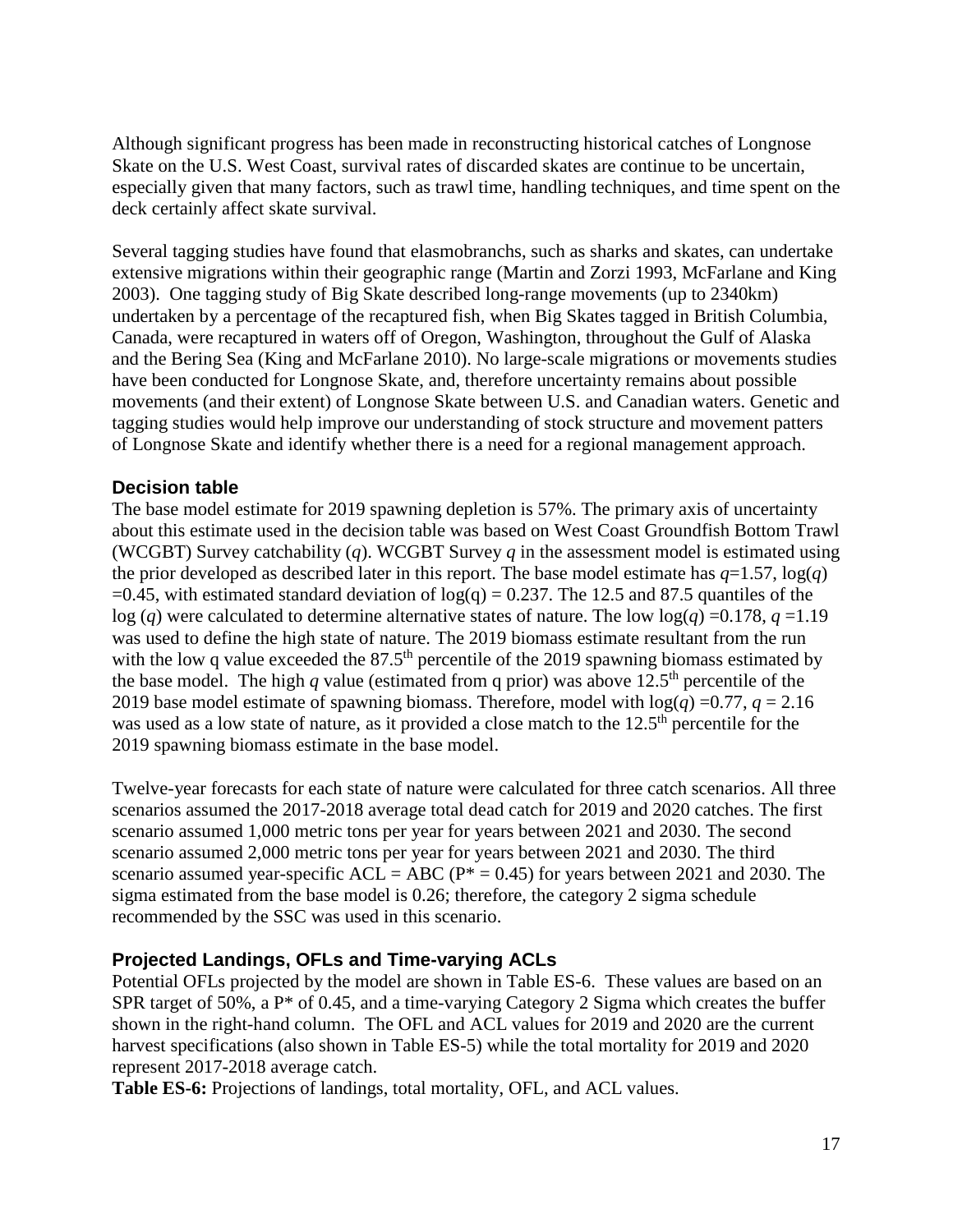| Years | Landings<br>(m t) | Estimated total<br>mortality (mt) | $OFL$ (mt) | $ACL$ (mt) | <b>Buffer</b> |
|-------|-------------------|-----------------------------------|------------|------------|---------------|
| 2019  | 775               | 842                               | 2,079      | 2,000      | 1.000         |
| 2020  | 775               | 842                               | 2,082      | 2,000      | 1.000         |
| 2021  | 1,676             | 1,823                             | 2,086      | 1,823      | 0.874         |
| 2022  | 1,618             | 1,761                             | 2,036      | 1,761      | 0.865         |
| 2023  | 1,566             | 1,708                             | 1,993      | 1,708      | 0.857         |
| 2024  | 1,520             | 1,660                             | 1,955      | 1,660      | 0.849         |
| 2025  | 1,479             | 1,617                             | 1,922      | 1,617      | 0.841         |
| 2026  | 1,443             | 1,578                             | 1,895      | 1,578      | 0.833         |
| 2027  | 1,412             | 1,546                             | 1,872      | 1,546      | 0.826         |
| 2028  | 1,383             | 1,515                             | 1,852      | 1,515      | 0.818         |
| 2029  | 1,357             | 1,487                             | 1,836      | 1,487      | 0.810         |
| 2030  | 1,335             | 1,462                             | 1,821      | 1,462      | 0.803         |

# <span id="page-17-0"></span>**Research and data needs**

In this assessment, several critical assumptions were made based on limited information. The following research could improve the ability of future stock assessments to determine the status and productivity of the Longnose Skate population. It is also important to continue to collect species-specific information from the fishery, and monitor discard of Longnose Skate to improve the accuracy of fishery catch data.

Data needs:

- 1. Ages Estimate additional ages for Longnose Skate, which would better inform the agestructured model. The NWFSC ageing lab is currently able to age skate vertebrae, and many structures have already been collected across several years in surveys and fisheries.
- 2. Maturity Generate additional maturity data using the most accurate/precise method developed in Research Need #1, below.

Research needs:

- 1. Maturity Conduct studies incorporating histological analysis into evaluation of skate maturity, which would evaluate error and bias in macroscopic evaluation, and develop a feasible method which would produce the most accurate and consistent maturity data. Histological examination is widely accepted as the best available approach, while macroscopic evaluation (used up to this point) has been demonstrated to be less accurate, precise and more prone to reader bias (Vitale et al. 2006, Brown-Peterson et al. 2011, Kjesbu 2009).
- 2. Survey *q* Develop a well-informed prior on survey catchability, as this parameter is highly influential upon the assessment model. Evaluate Longnose Skate behavior/interaction with trawl gear, and distribution among habitats, to better understand catchability by survey gear type, and ultimately provide more precise estimates of biomass from the surveys.
- 3. Life history Conduct studies to better quantitatively understand life history of Longnose Skates; e.g. to inform time-varying estimation of natural mortality and recruitment.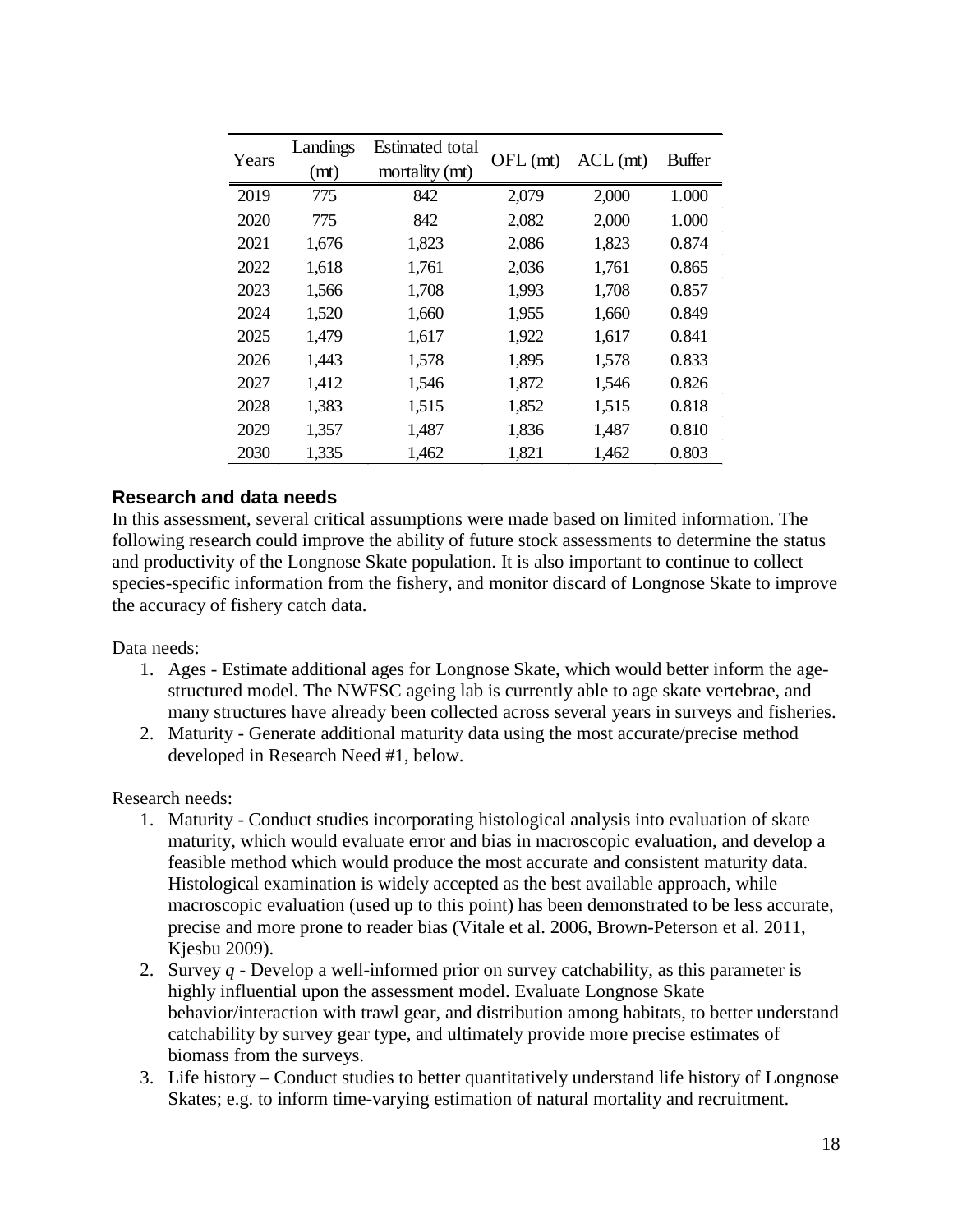Research to better estimate growth, as well as enhanced understanding of reproduction (e.g., frequency, seasonality, number or eggs per year) is also needed. Studies to better understand Longnose Skate productivity, and accurately inform stock-recruit steepness for this species would also be beneficial.

- 4. Catch Continue to explore methods to estimate historical removals of Longnose Skate and associated uncertainty, particularly model-based solutions where feasible;
- 5. Discard mortality Conduct studies to evaluate survival rates of discarded Longnose Skate, especially with trawl gear, so that total fishing mortality can be estimated more accurately;
- 6. Movement and migration Conduct spatial studies of movement and migration of Longnose Skate, with special attention to potential extent of movement across the U.S.- Canada border;
- 7. Genetics Conduct genetic studies to evaluate the potential for stock structure of Longnose Skate in the waters off the U.S. Pacific Coast.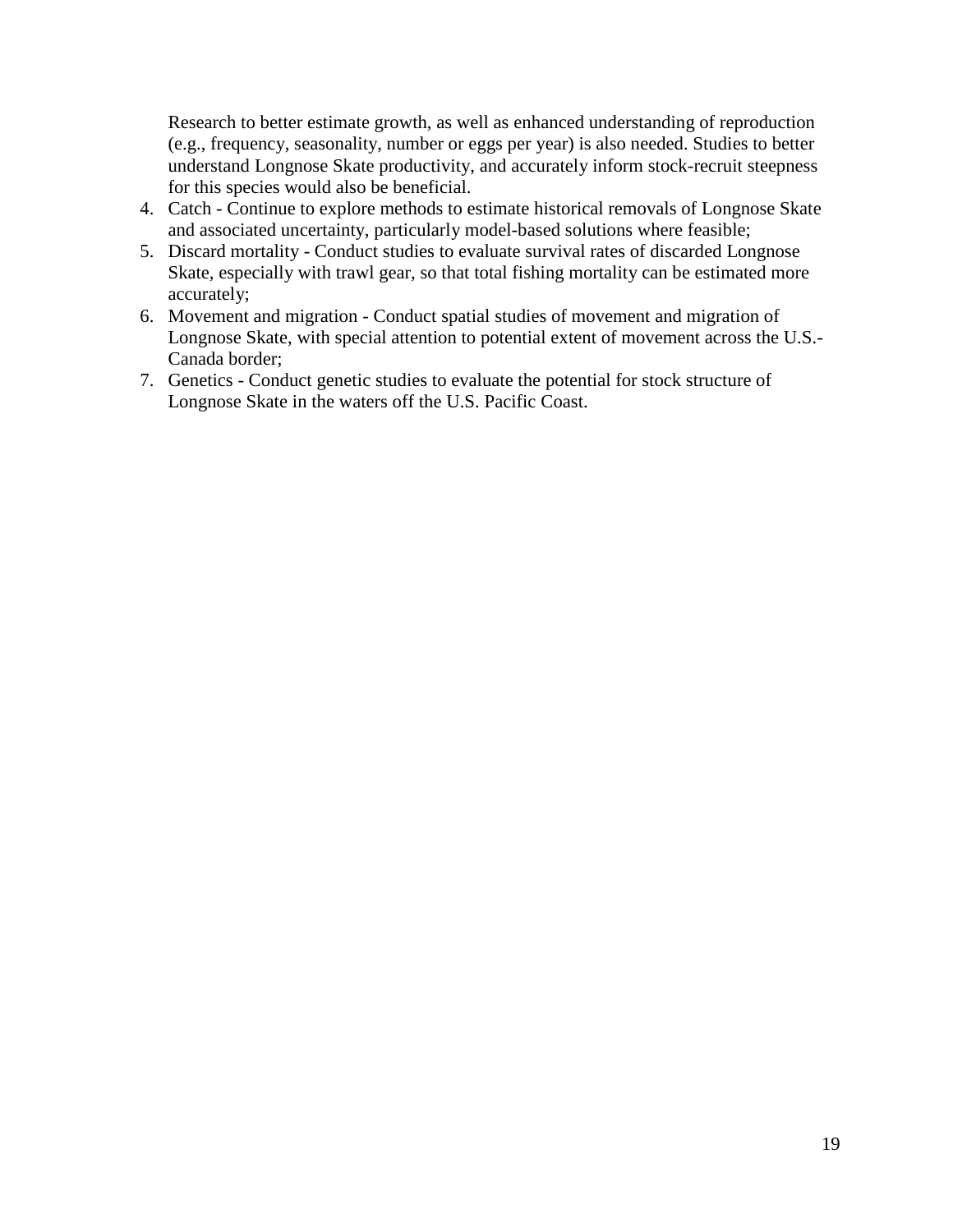**Table ES-7:** 12-year projections for alternate states of nature defined based on WCGBT Survey catchability. Columns range over low, mid, and high state of nature, and rows range over different assumptions of catch levels.

|                               |      |       | States of nature |                       |          |                        |          |                        |
|-------------------------------|------|-------|------------------|-----------------------|----------|------------------------|----------|------------------------|
|                               |      |       |                  | Low state: $q = 2.16$ |          | Base model: $q = 1.57$ |          | High state: $q = 1.19$ |
| Management decision           | Year | Catch | Spawning         | Depletion             | Spawning | Depletion              | Spawning | Depletion              |
|                               |      | (mt)  | biomass          |                       | biomass  |                        | biomass  |                        |
|                               | 2019 | 842   | 4,787            | 45%                   | 6,923    | 57%                    | 9,371    | 65%                    |
|                               | 2020 | 842   | 4,797            | 45%                   | 6,943    | 57%                    | 9,398    | 65%                    |
|                               | 2021 | 1,000 | 4,807            | 45%                   | 6,964    | 57%                    | 9,425    | 65%                    |
| 2017-2018 average total catch | 2022 | 1,000 | 4,780            | 45%                   | 6,947    | 57%                    | 9,414    | 65%                    |
| for 2019 and 2020 catches;    | 2023 | 1,000 | 4,752            | 45%                   | 6,929    | 57%                    | 9,401    | 65%                    |
| 1,000 mt/year after that      | 2024 | 1,000 | 4,722            | 45%                   | 6,910    | 56%                    | 9,388    | 65%                    |
|                               | 2025 | 1,000 | 4,690            | 44%                   | 6,889    | 56%                    | 9,373    | 65%                    |
|                               | 2026 | 1,000 | 4,657            | 44%                   | 6,867    | 56%                    | 9,357    | 65%                    |
|                               | 2027 | 1,000 | 4,624            | 44%                   | 6,845    | 56%                    | 9,340    | 65%                    |
|                               | 2028 | 1,000 | 4,590            | 43%                   | 6,823    | 56%                    | 9,324    | 65%                    |
|                               | 2029 | 1,000 | 4,558            | 43%                   | 6,802    | 56%                    | 9,308    | 65%                    |
|                               | 2030 | 1,000 | 4,527            | 43%                   | 6,782    | 55%                    | 9,294    | 65%                    |
|                               | 2019 | 842   | 4,787            | 45%                   | 6,923    | 57%                    | 9,371    | 65%                    |
|                               | 2020 | 842   | 4,797            | 45%                   | 6,943    | 57%                    | 9,398    | 65%                    |
|                               | 2021 | 2,000 | 4,807            | 45%                   | 6,964    | 57%                    | 9,425    | 65%                    |
| 2017-2018 average total catch | 2022 | 2,000 | 4,558            | 43%                   | 6,724    | 55%                    | 9,190    | 64%                    |
| for 2019 and 2020 catches;    | 2023 | 2,000 | 4,310            | 41%                   | 6,486    | 53%                    | 8,957    | 62%                    |
| 2,000 mt/year after that      | 2024 | 2,000 | 4,066            | 38%                   | 6,251    | 51%                    | 8,728    | 61%                    |
|                               | 2025 | 2,000 | 3,829            | 36%                   | 6,024    | 49%                    | 8,506    | 59%                    |
|                               | 2026 | 2,000 | 3,601            | 34%                   | 5,806    | 47%                    | 8,293    | 58%                    |
|                               | 2027 | 2,000 | 3,386            | 32%                   | 5,599    | 46%                    | 8,092    | 56%                    |
|                               | 2028 | 2,000 | 3,186            | 30%                   | 5,407    | 44%                    | 7,905    | 55%                    |
|                               | 2029 | 2,000 | 3,000            | 28%                   | 5,230    | 43%                    | 7,733    | 54%                    |
|                               | 2030 | 2,000 | 2,830            | 27%                   | 5,067    | 41%                    | 7,575    | 53%                    |
|                               | 2019 | 842   | 4,787            | 45%                   | 6,923    | 57%                    | 9,371    | 65%                    |
|                               | 2020 | 842   | 4,797            | 45%                   | 6,943    | 57%                    | 9,398    | 65%                    |
|                               | 2021 | 1,823 | 4,807            | 45%                   | 6,964    | 57%                    | 9,425    | 65%                    |
| 2017-2018 average total catch | 2022 | 1,761 | 4,597            | 43%                   | 6,765    | 55%                    | 9,229    | 64%                    |
| for 2019 and 2020 catches;    | 2023 | 1,708 | 4,401            | 41%                   | 6,581    | 54%                    | 9,049    | 63%                    |
| $ACL = ABC (P^* = 0.45)$      | 2024 | 1,660 | 4,219            | 40%                   | 6,411    | 52%                    | 8,883    | 62%                    |
| as in base model after that   | 2025 | 1,617 | 4,051            | 38%                   | 6,255    | 51%                    | 8,732    | 61%                    |
|                               | 2026 | 1,578 | 3,899            | 37%                   | 6,114    | 50%                    | 8,597    | 60%                    |
|                               | 2027 | 1,546 | 3,762            | 35%                   | 5,990    | 49%                    | 8,479    | 59%                    |
|                               | 2028 | 1,515 | 3,642            | 34%                   | 5,881    | 48%                    | 8,376    | 58%                    |
|                               | 2029 | 1,487 | 3,537            | 33%                   | 5,788    | 47%                    | 8,290    | 58%                    |
|                               | 2030 | 1,462 | 3,448            | 33%                   | 5,711    | 47%                    | 8,220    | 57%                    |